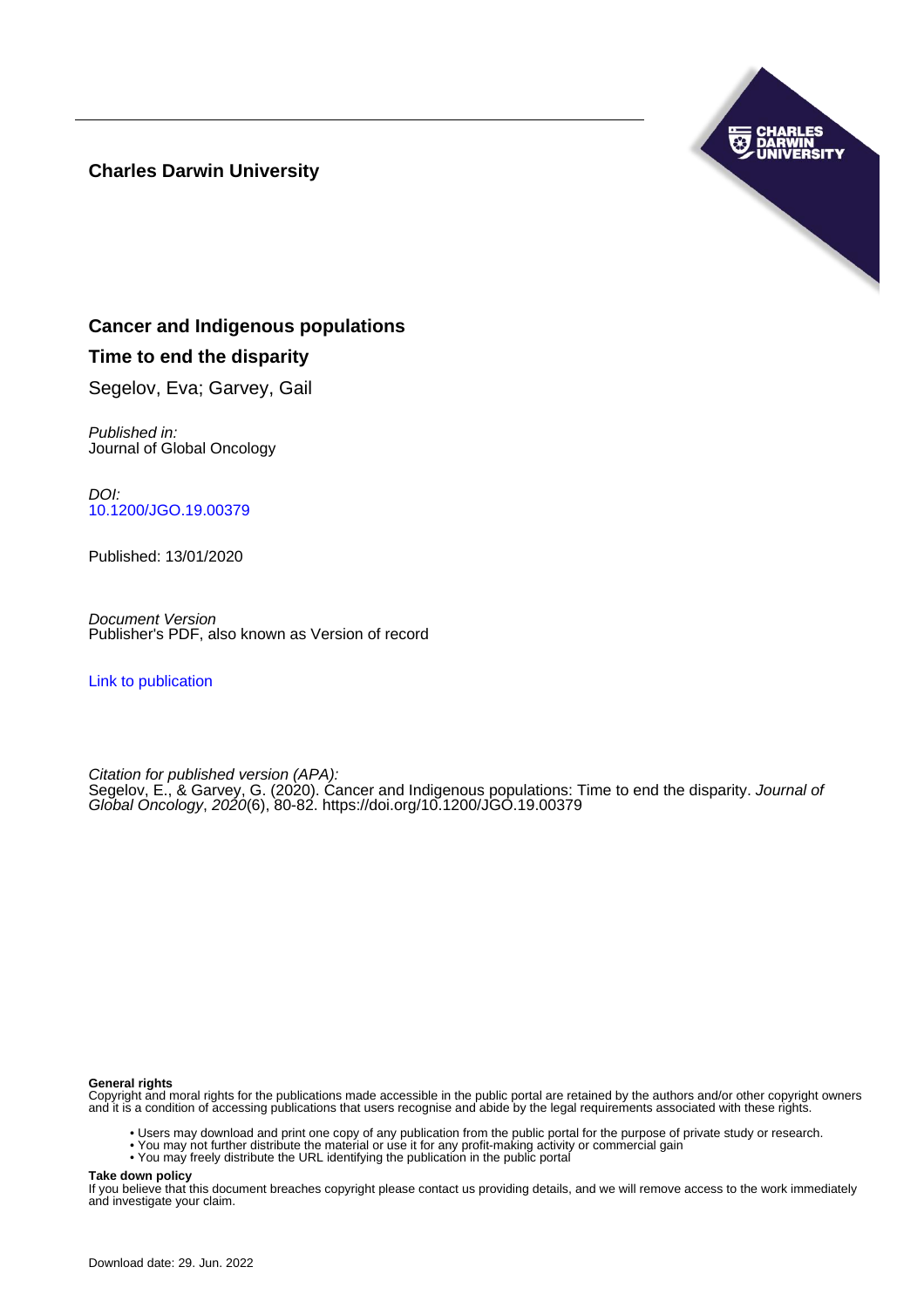# Cancer and Indigenous Populations: Time to End the Disparity

#### Eva Segelov, MD, PhD<sup>1</sup> and Gail Garvey, PhD, MEd, BEd<sup>2</sup>

"Indigenous peoples are at higher risk for cancers and other diseases and have worse health outcomes than non-Indigenous groups but this is only the beginning of our understanding of the problem." Tedros Adhanam Ghebreyesus, World Health Organization, 2018

This first-ever Special Issue of Journal of Global Oncology is dedicated to research and commentary on the hidden problem of cancer in indigenous populations. Worldwide, there are approximately 370 million indigenous people, spread across 90 countries.<sup>[1](#page-3-0)</sup> Indigenous peoples and communities are culturally diverse and are distinct from the dominant societies in which they live. In considering the diversity of indigenous peoples, the United Nations Permanent Forum on Indigenous Issues provides several characteristics that guide their identification: self-identification as indigenous peoples at the individual level and accepted by the community as its member; historical continuity with precolonial and/or presettler societies; strong link to territories and surrounding natural resources; social, economic, or political systems, language, culture, and beliefs that are distinct from nondominant groups of society; and resolve to maintain and reproduce their ancestral environments and systems as distinctive peoples and communities. $<sup>1</sup>$  $<sup>1</sup>$  $<sup>1</sup>$ </sup>

The health of indigenous peoples is intimately linked to the social, structural, and political environments in which they live. It is a matter of shame that indigenous people constitute 5% of the total global population yet account for approximately 15% of the world's extreme poor, according to the World Bank[.2](#page-3-1) Health disparities are well documented in indigenous populations, in whom cancer is increasingly a priority as deaths from acute infections and other imminent health dangers become controlled.

Author affiliations and support information (if applicable) appear at the end of this article.

Accepted on December 10, 2019 and published at [ascopubs.org/journal/](http://ascopubs.org/journal/go) [go](http://ascopubs.org/journal/go) on January 13, 2020: DOI [https://doi.](http://ascopubs.org/doi/full/10.1200/JGO.19.00379) [org/10.1200/JGO.19.](http://ascopubs.org/doi/full/10.1200/JGO.19.00379) [00379](http://ascopubs.org/doi/full/10.1200/JGO.19.00379)

Licensed under the Creative Commons Attribution 4.0 License **@** 

Accordingly, this Special Series comprises articles sourced around the globe, focused on three domains: (1) the epidemiology and disease and treatment patterns of cancer in different indigenous populations; (2) the cultural impact of indigenous culture on the conduct of cancer research and care; and—last but by no means least— 3) the empowerment and engagement of indigenous researchers and communities in setting their own agenda for improving cancer outcomes.

#### Epidemiology and Disease and Treatment Patterns

In some regions, indigenous peoples are unrecognized and uncounted. The rights of indigenous peoples, including the right to be counted in population and

health data collection, have become a focus of the United Nations.[3,](#page-3-2)[4](#page-3-3) Without robust data, the true burden and disparities in cancer in indigenous pop-ulations will remain obscured. The article by Diaz et al<sup>[5](#page-3-4)</sup> provides the first global report on the collection and reporting of indigenous status and cancer outcomes from cancer registries. The data attest to vast differences between regions across the world; furthermore, being indigenous in a wealthy country such as Australia or Canada does not necessarily equate with better reporting or measurement of cancer outcomes. From a survey of 83 population-based cancer regis-tries, Diaz et al<sup>[5](#page-3-4)</sup> report that only  $66\%$  collect indigenous status information, with limited quality control for completeness and accuracy. Key barriers to collection of high-quality data are discussed.

In another article, co-authored by a multidisciplinary team of indigenous and nonindigenous researchers, Diaz et al $<sup>6</sup>$  $<sup>6</sup>$  $<sup>6</sup>$  analyze the impact of chronic disease in</sup> Australia's First Peoples, Aboriginals, and Torres Strait Islanders, which underpins their 10-year life expectancy gap compared with nonindigenous Australians. The nexus between vascular disease and cancer has spawned the new subspecialty of cardio-oncology; nowhere is this more prescient than for the indigenous population. The links are multifaceted: common etiologies and shared risk factors; increased incidence of multimorbidity; cardiac dysfunction precluding or limiting anticancer therapies; and direct and indirect cardiac complications of cancer treatment. Each of these contributes to the disadvantages cancer outcomes. Common themes emerge in the original research by Sheppard et al, $^7$  who report on the detrimental impact of pre-existing diabetes on survival after a breast cancer diagnosis in First Nations women in Ontario, Canada.

#### Impact of Indigenous Culture

Research by Garvey et al<sup>8</sup> reviews the four predominant issues reported in the delivery of psychosocial aspects of cancer care to indigenous communities: patients' experiences of care; supportive care needs; quality of life and well-being; and psychological distress. The research, as well as the research by Bastian et al,<sup>[9](#page-3-8)</sup> highlights the need for culturally specific tools for indigenous patients to allow appropriate measurement of reported outcomes and experiences, quality of life measures, and supportive care needs.

As with clinical care, each aspect of conducting research, from ethics to communication to equity of

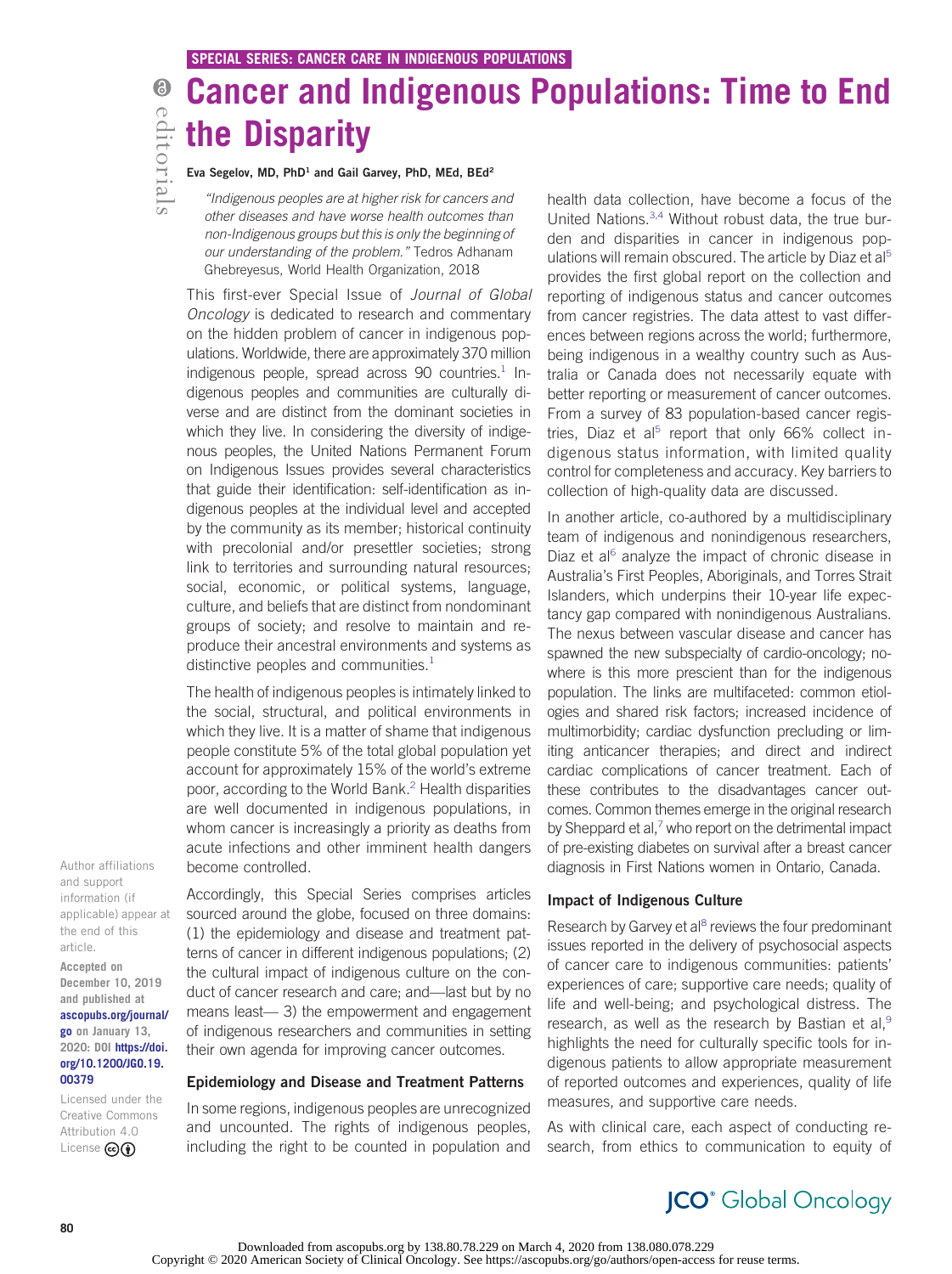access and translation into standard practice, is affected by beliefs and norms linked to ethnicity and culture. Ferrari<sup>[10](#page-3-9)</sup> presents bioethical and legal aspects of cancer contextualized by the Rondônia indigenous populations of Brazil. This work emphasizes the importance of understanding the history of the peoples, including the impact of foreign settlement; the nexus between health, land, and territory; the need to appreciate differences between tribes and heritage groups, who may otherwise appear similar to an external party; and the role of traditional medicines.

The experience of indigenous peoples with biobanking, tissue banking, and genomic research is presented in a literature review by Aramoana et al $11$  that summarizes 17 studies conducted across Alaska, Australia, Canada, New Zealand, Hawai'i, and the United States. Four interdependent themes emerge: land, ancestors, culture, and bodily substances. These are postulated to arise through the strong cultural connection to ancestors and traditional lands. Biologic specimens are viewed as inseparable from these themes. The practical implications for researchers described by the authors render this compulsory reading for all cancer clinicians and researchers.

#### Indigenous Empowerment

Letendre et al<sup>[12](#page-3-11)</sup> describe the evolution of the Canadian Indigenous Research Network Against Cancer, formed specifically to address disparities through advocacy and research priority setting by both indigenous elders/knowledge holders and community voices. This was modeled on the Australian National Indigenous Cancer Network, of which Dr. Gail Garvey was a founding member. Similarly, Guerrero et al<sup>[13](#page-3-12)</sup> describe the establishment of The Partnership, developed to enhance cancer research capacity building through training and outreach at collaborating institutions for and by the Pacific Peoples of Hawai'i, Guam, and the US Associated Pacific Islands.

Complementing the article on attitudes about biobanking, Caron et al<sup>14</sup> describe the formation of the Northern First Nations Biobank Advisory Committee of the Northern Biobank Initiative in British Columbia, Canada. This was formed in response to indigenous communities being "at best minimally represented and at worst actively excluded"<sup>[14](#page-3-13)(p1)</sup> from human tissue biobanks. Inclusion of diverse populations in cancer-biospecimen research not only enhances our ability to understand this disease more comprehensively but will likely allow development of treatment strategies for subpopulations that would otherwise be missed if their tissue was not included.

In an erudite commentary piece laying open the issue of the role of nonindigenous researchers in performing research on indigenous populations, Scott et al $15$  provide reflections and observations on the roles and responsibilities of

nonindigenous cancer researchers and identify some of the principles that guide researchers in Aotearoa, New Zealand. Noting that "most health research is relevant for indigenous peoples, and most researchers are nonindigenous,"[15](#page-3-14) the authors caution that, "if researchers don't engage with indigenous research principles, health research can and does result in significant harm for in-digenous peoples."<sup>[15\(](#page-3-14)p1)</sup>

An impressive example of research underpinned by the principles outlined by this caution is the article by Ristevski et al, $16$  who present a deep analysis of the importance of Aboriginal peoples' cultural and family connections to inform the development of culturally safe cancer survivorship models of care. Data were collected through yarning, a culturally appropriate methodology relevant to Indigenous Australians when sharing information, knowledge, and culture. One yarning circle used a talking stick that "when held, allowed that person to tell their story without interruption or comment." $16(p2)$  $16(p2)$  In this way, experiences of indigenous cancer survivors were articulated, including the impact of cancer diagnosis and treatment on self, family, and community.

Translation of the understanding of indigenous culture into practical tools to enhance cancer outcomes is described by Chynoweth et al. $^{17}$  $^{17}$  $^{17}$  The first population-specific optimal care pathway describing the principles and steps of optimal cancer care for Aboriginal and Torres Strait Islander People was developed during a 2-year, government-initiated engagement process involving more than 70 organizations and groups. The resource is designed for use by patients and their treating teams, to equip health services and clinicians to identify gaps in cancer services as well as to inform quality improvement initiatives.

It is not hard to guess that cancer in indigenous peoples is a subject that we hold dear. As passionate advocates of global oncology. A movement to ensure equity of access for all people to cutting-edge cancer care and research, it is easy to see that indigenous populations constitute important and diverse minority groups who suffer worse cancer outcomes. We must take responsibility for all peoples, because cancer is a global disease, to ensure cancer care is delivered equitably and respectfully around the world. In this era of precision or personalized oncology, understanding the patient must be considered as important as understanding the tumor. The topic of cancer in indigenous populations provokes fear and confusion, arising from ignorance because of the paucity of information in this space. We hope this issue of JGO will raise awareness and ignite interest in this field, not just for those members of indigenous populations but for all who seek to conquer cancer.